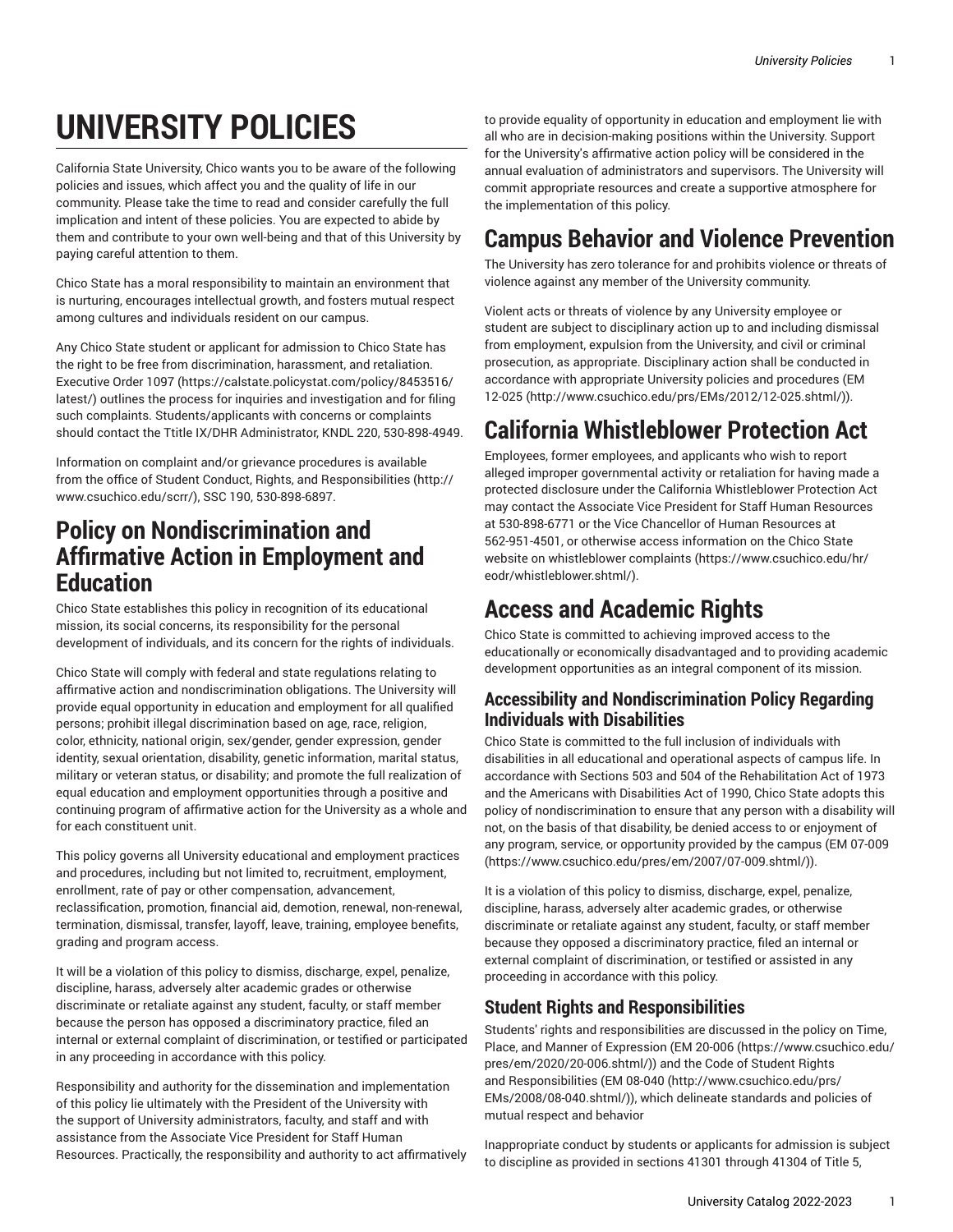California Code of Regulations. Although describing a broad range of behavior, this also includes willful obstruction of on-campus activity, infringing on the rights of members of the University community, or conduct that threatens the health or safety of any person in the University community. In addition, the *Code of Student Rights and Responsibilities* describes informal and formal opportunities for due process in the case of student discipline. For these documents and more information, visit or call [Student Conduct, Rights, and Responsibilities \(http://](http://www.csuchico.edu/scrr/) [www.csuchico.edu/scrr/](http://www.csuchico.edu/scrr/)), SSC 190, 530-898-6897.

#### **Academic Integrity**

Students are expected to maintain a high standard of academic integrity ([EM 18-011](https://www.csuchico.edu/pres/em/2018/18-011.shtml/) ([https://www.csuchico.edu/pres/em/2018/18-011.shtml/\)](https://www.csuchico.edu/pres/em/2018/18-011.shtml/)). If you are unclear about a specific situation, ask your instructors. They will explain what is and is not acceptable in their classes.

If a student is thought to be cheating and charges are brought, the process can result in severe consequences, ranging from failure in an individual course to long-term suspension from the University and denial of a degree.

Academic dishonesty, generally, is taking credit for work that is not your own, or attempting to receive credit or improve a grade through fraudulent or deceptive means. Examples include taking information from or providing information to another student, plagiarism, or altering a grade or record.

Copies of the Code of Student Rights and Responsibilities and answers to questions about academic honesty may be obtained from [Student](http://www.csuchico.edu/scrr/) [Conduct, Rights, and Responsibilities](http://www.csuchico.edu/scrr/) [\(http://www.csuchico.edu/scrr/\)](http://www.csuchico.edu/scrr/), SSC 190, 530-898-6897.

#### **Student Complaint/Grievance Procedures**

Students who believe they are victims of unfair policies or practices at Chico State may bring their concerns to [Student Conduct, Rights,](http://www.csuchico.edu/scrr/) [and Responsibilities \(http://www.csuchico.edu/scrr/\)](http://www.csuchico.edu/scrr/), SSC 190, 530-898-6897. The office is available to provide students the opportunity to resolve problems arising from actions taken on behalf of Chico State in a fair, uniform, and orderly manner. Most student complaints can be resolved on an informal basis by the office. Should the situation be unresolvable through informal means, the student may invoke formal grievance proceedings ([EM 20-013](https://www.csuchico.edu/pres/em/2020/20-013.shtml/) ([https://www.csuchico.edu/pres/](https://www.csuchico.edu/pres/em/2020/20-013.shtml/) [em/2020/20-013.shtml/](https://www.csuchico.edu/pres/em/2020/20-013.shtml/))).

The California State University takes complaints and concerns regarding the institution very seriously. If you have a complaint regarding the CSU, you may present your complaint as follows:

- 1. If your complaint concerns CSU's compliance with academic program quality and accrediting standards, you may present your [complaint](http://www.wascsenior.org/comments/) (<http://www.wascsenior.org/comments/>) to the Western Association of Schools and Colleges. WASC is the agency that accredits the CSU's academic program. If you believe that your complaint warrants further attention after you have exhausted all the steps outlined by WASC, you may file an appeal with the Assistant Vice Chancellor, Academic and Student Affairs at the CSU Chancellor's Office.
- 2. If your complaint concerns an alleged violation by CSU of any law that prohibits discrimination, harassment, or retaliation based on a protected status (such as age, disability, gender (or sex), gender identity, gender expression, nationality, race or ethnicity (including color or ancestry), religion or veteran or military status), you may present your complaint as described in the CSU Nondiscrimination Policy.
- 3. If your complaint concerns an alleged violation by CSU of other state law, including laws prohibiting fraud and false advertising, you may present your complaint to Student Conduct, Rights, and Responsibilities at [sccr@csuchico.edu](mailto:sccr@csuchico.edu). The president or designee will provide guidance on the appropriate campus process for addressing your particular issue.
- 4. Other complaints regarding the CSU may be presented to the campus dean of students, who will provide guidance on the appropriate campus process for addressing your particular issue.

This procedure should not be construed to limit any right that you may have to take action to resolve your complaint.

### **Privacy Rights of Students in Education Records**

The federal Family [Educational](https://www.csuchico.edu/registrar/ferpa/index.shtml/) Rights and Privacy Act [\(https://](https://www.csuchico.edu/registrar/ferpa/index.shtml/) [www.csuchico.edu/registrar/ferpa/index.shtml/](https://www.csuchico.edu/registrar/ferpa/index.shtml/)) of 1974 (20 U.S.C. 1232g) and regulations adopted thereunder (34 C.F.R. 99) set out requirements designed to protect students' privacy in their records maintained by the campus. The statute and regulations govern access to certain student records maintained by the campus and the release of such records. The law provides that the campus must give students access to most records directly related to the student, and must also provide opportunity for a hearing to challenge the records if the student claims they are inaccurate, misleading, or otherwise inappropriate. The right to a hearing under this law does not include any right to challenge the appropriateness of a grade determined by the instructor. The law generally requires the institution to receive a student's written consent before releasing personally identifiable data about the student. The institution has adopted a set of policies and procedures governing implementation of the statute and the regulations. Copies of these policies and procedures may be obtained from the Office of the Registrar, SSC 110, or

Office of the Registrar 400 West First Street Chico, CA 95929–0720

Among the types of information included in the campus statement of policies and procedures are:

- 1. the types of student records maintained and the information they contain;
- 2. the official responsible for maintaining each type of record;
- 3. the location of access lists indicating persons requesting or receiving information from the record;
- 4. policies for reviewing and expunging records;
- 5. student access rights to their records;
- 6. the procedures for challenging the content of student records;
- 7. the cost to be charged for reproducing copies of records; and
- 8. the right of the student to file a complaint with the Department of Education.

The Department of Education has established an office and review board to investigate complaints and adjudicate violations. The designated office is:

Family Policy Compliance Office U.S. Department of Education 400 Maryland Avenue, SW Washington, D.C. 20202-5920.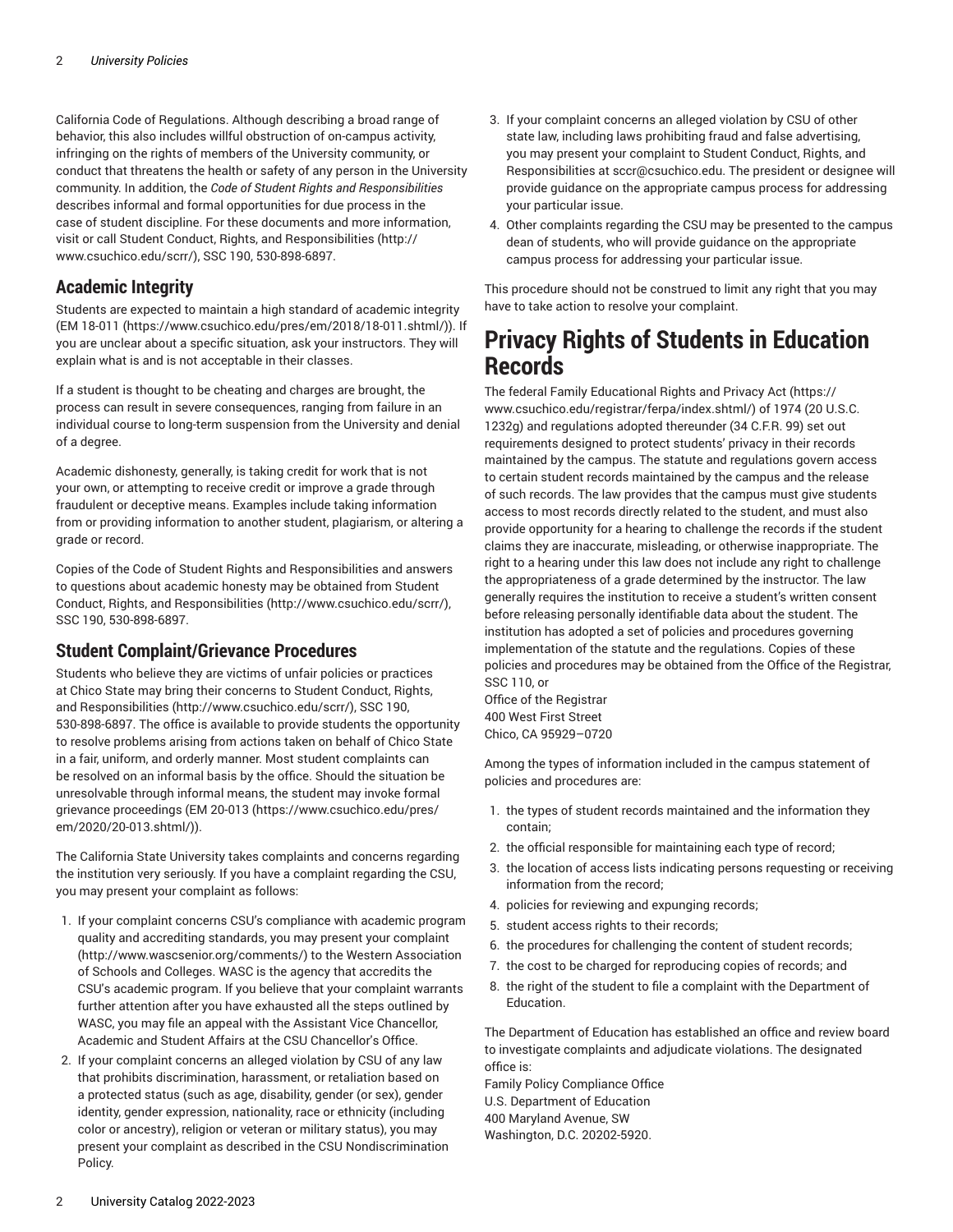The campus is authorized under the Family [Educational](https://www.csuchico.edu/registrar/ferpa/index.shtml/) Rights and [Privacy](https://www.csuchico.edu/registrar/ferpa/index.shtml/) Act ([https://www.csuchico.edu/registrar/ferpa/](https://www.csuchico.edu/registrar/ferpa/index.shtml/) [index.shtml/](https://www.csuchico.edu/registrar/ferpa/index.shtml/)) (FERPA) to release "directory information" concerning students. "Directory information" may include the student's name, address, telephone listing, electronic mail address, photograph, date and place of birth, major field of study, participation in officially recognized activities and sports, weight and height of members of athletic teams, dates of attendance, grade level, enrollment status, degrees, honors, and awards received, and the most recent previous educational agency or institution attended by the student. The above-designated information is subject to release by the campus at any time unless the campus has received prior written objection from the student specifying what information the student requests not be released. Written objections for current students should be submitted through the student's Student Center account. Students not currently enrolled should send written objections to

Office of the Registrar 400 West First Street Chico, CA 95929–0720

The campus is authorized to provide access to student records to campus officials and employees who have legitimate educational interests in such access. These persons have responsibilities in the campus's academic, administrative or service functions and have reason for accessing student records associated with their campus or other related academic responsibilities. Student records may also be disclosed to other persons or organizations under certain conditions (e.g., as part of the accreditation or program evaluation; in response to a court order or subpoena; in connection with financial aid; or to other institutions to which the student is transferring).

#### **Military Selective Service Requirement**

The federal Military Selective Service Act (the "Act") requires most males residing in the United States to present themselves for registration with the Selective Service System within 30 days of their 18th birthday. Most males between the ages of 18 and 25 must be registered.

Selective Service registration forms are available at any U.S. Post Office, and many high schools have a staff member or teacher appointed as a Selective Service Registrar. For more information on the Selective Service System and to initiate the registration process, visit the official [Selective](https://www.sss.gov/) Service System [website \(https://www.sss.gov/\)](https://www.sss.gov/).

#### **Student Organization Policy**

The Student Organization Policy does not supersede regulations set forth by federal, state, or trustee action, nor impede any additional restrictions or criteria from being implemented by the University. The University President maintains the right to withhold recognition and modify the policies governing recognition.

Student organizations benefit from the use of University facilities, equipment, services, and resources and participation in University activities and programs. Recognized organizations are eligible for funding from the Activity Fee Fund and the Student Program Committee following established procedures.

Complete copies of policies relating to the recognition of student organizations are available from Student Life and Leadership, BMU 220, 530-898-5396, or online via the Student [Organization](https://www.csuchico.edu/sll/organizations/policies.shtml/) Policy ([https://](https://www.csuchico.edu/sll/organizations/policies.shtml/) [www.csuchico.edu/sll/organizations/policies.shtml/\)](https://www.csuchico.edu/sll/organizations/policies.shtml/) link.

#### **Student Travel Policy**

Students engaged in University-sponsored group activities (such as forensics, musical groups, athletics) will advise their instructors of their anticipated absences associated with the activity as early as possible in the semester and of any unscheduled absences as soon as those are known. Early in the semester, advisors for student-related Universitysponsored activities must impress upon their students the necessity of advising faculty about the possibility of anticipated/unanticipated absences. Faculty, appropriately notified, will clearly identify for students the consequences of absences in the evaluation process and will provide students with the opportunity to make up the missed classwork and assignments, when possible.

## **Faculty and Student Relations**

A University employee shall not enter into a consensual relationship with a student or employee over whom the University employee exercises direct or otherwise significant academic, administrative, supervisory, evaluative, counseling, or extracurricular authority. In the event such a relationship already exists, each campus shall develop a procedure to reassign such authority to avoid violations of policy. This prohibition does not limit the right of an employee to make a recommendation on the personnel matters concerning a family or household member where the right to make recommendations on such personnel matters is explicitly provided for in the applicable collective bargaining agreement or MPP/ confidential personnel plan.

#### **Anti-Sexual Harassment Policy**

Sexual harassment is prohibited at Chico State. Students, faculty, and staff may file complaints with the Title IX Coordinator if they believe they have been sexually harassed. If violations of the policies prohibiting such discrimination or harassment are determined to have occurred, violators of the policies are subject to appropriate disciplinary action ranging from written or oral reprimand to dismissal or expulsion. Nothing in these policies is meant to preempt or foreclose the pursuit of remedies that may be available to persons alleging sexual harassment under applicable state and federal statutes and regulations.

Sexual harassment subverts the mission of the University by interfering with academic or work performance; by creating an atmosphere of intimidation and hostility; and by undermining respect for the University, the individuals who constitute its community, and its degrees and scholarship. (Excerpts from the policy follow, see [Executive](https://calstate.policystat.com/policy/6743499/latest/) Order 1096 [\(https://calstate.policystat.com/policy/6743499/latest/](https://calstate.policystat.com/policy/6743499/latest/)) and [Executive](https://calstate.policystat.com/policy/8453516/latest/) [Order](https://calstate.policystat.com/policy/8453516/latest/) 1097 ([https://calstate.policystat.com/policy/8453516/latest/\)](https://calstate.policystat.com/policy/8453516/latest/) for the full text.)

Responsibility and authority for the dissemination and implementation of these policies lie ultimately with the Chancellor's Office and with the President of the University with the support of University administrators, faculty, and staff and with assistance from the Title IX Coordinator. The Title IX Coordinator is responsible for providing information and resources as well as for initiating investigations when a complaint is brought forward and for monitoring campus compliance relating to sexual harassment issues. Questions or concerns regarding sexual harassment issues, complaint procedures, or sexual harassmentrelated issues may be directed to the Title IX Coordinator (KNDL 220, 530-898-4949).

#### **Sexual Misconduct Policy**

Chico State endeavors to provide an environment conducive to growth in mind, spirit, and human community and preclusive to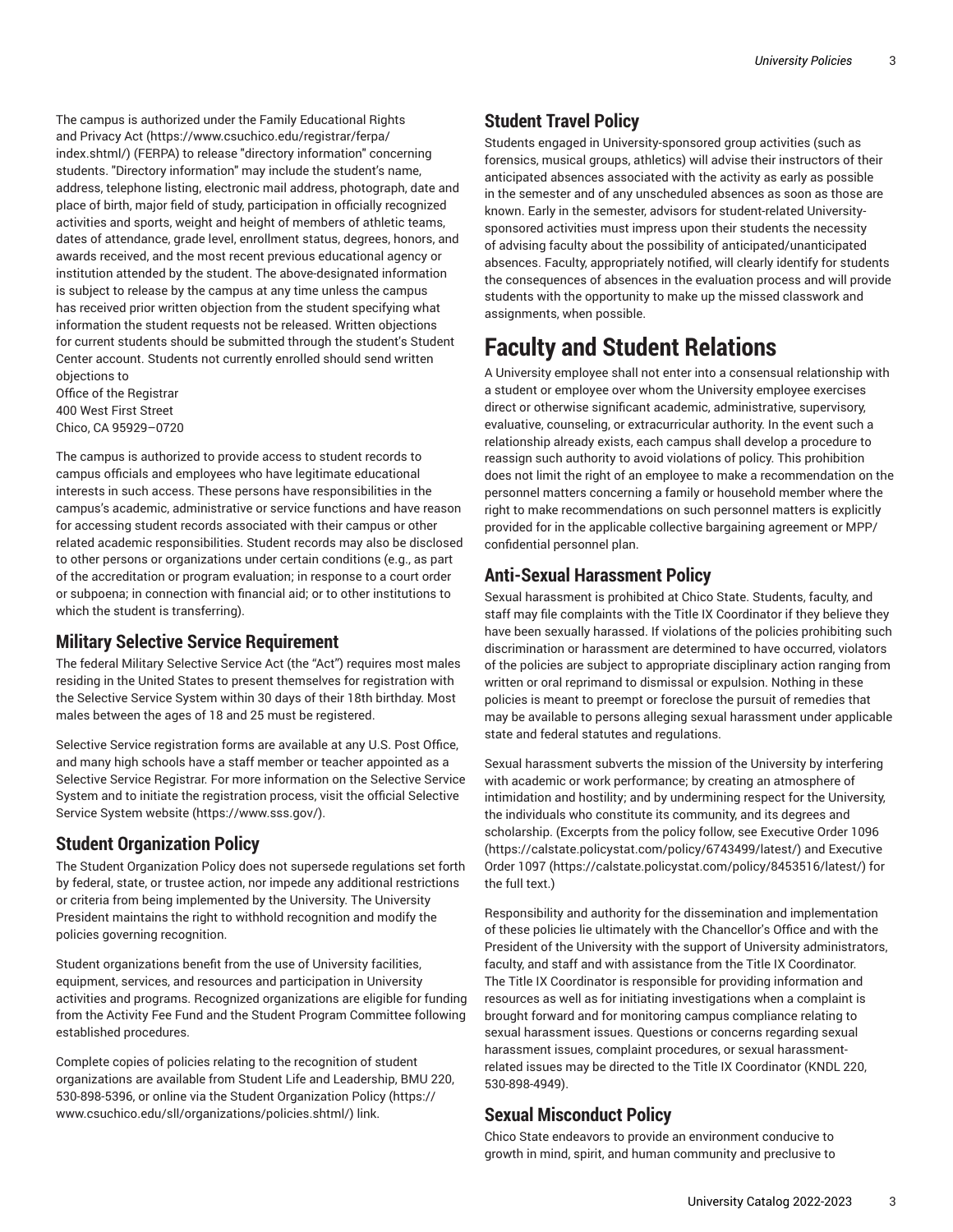exploitation of students or employees. The full campus policies on sexual misconduct can be found in [Executive](https://calstate.policystat.com/policy/6741651/latest/) Order 1095 [\(https://](https://calstate.policystat.com/policy/6741651/latest/) [calstate.policystat.com/policy/6741651/latest/\)](https://calstate.policystat.com/policy/6741651/latest/), [Executive](https://calstate.policystat.com/policy/6743499/latest/) Order 1096 ([https://calstate.policystat.com/policy/6743499/latest/\)](https://calstate.policystat.com/policy/6743499/latest/), and [Executive](https://calstate.policystat.com/policy/8453516/latest/) [Order](https://calstate.policystat.com/policy/8453516/latest/) 1097 [\(https://calstate.policystat.com/policy/8453516/latest/\)](https://calstate.policystat.com/policy/8453516/latest/).

Sexual misconduct is any sexual activity engaged in without first obtaining affirmative consent from the other party to the specific activity, whether or not the conduct violates any civil or criminal law, and regardless of whether the person knows the assailant(s) casually, intimately, or not at all.

Sexual misconduct includes sexual assault, battery, rape, and dating violence, and, when based on gender, may include domestic violence and stalking. Sexual misconduct may include using physical force, violence, threat, or intimidation, ignoring the objections of the other person, causing the other person's intoxication or incapacitation through the use of drugs or alcohol, or taking advantage of the other person's incapacitation (including voluntary intoxication) to engage in sexual activity.

Students, faculty, and staff may file complaints of sexual misconduct with the Title IX Coordinator. If violations of the policies prohibiting sexual misconduct are determined to have occurred, violators of the policies are subject to appropriate disciplinary action ranging from written or oral reprimand to dismissal or expulsion. Any form of sexual misconduct may be investigated for possible disciplinary and legal action regardless of when the incident occurred or whether the incident occurs on or off campus.

Students, staff, or faculty wanting more information about the sexual misconduct or affirmative consent policy may contact the Title IX office at [titleix@csuchico.edu](mailto:titleix@csuchico.edu) or at 530-898-4949. Those who wish to have a confidential discussion about a particular situation relating to sexual misconduct may contact [WellCat](http://www.csuchico.edu/safeplace/index.shtml/) Safe Place ([http://www.csuchico.edu/](http://www.csuchico.edu/safeplace/index.shtml/) [safeplace/index.shtml/](http://www.csuchico.edu/safeplace/index.shtml/)) at 530-898-3030 or the WellCat [Counseling](http://www.csuchico.edu/counseling/) [Center \(http://www.csuchico.edu/counseling/](http://www.csuchico.edu/counseling/)) at 530-898-6345.

Information regarding sexual harassment and sexual misconduct policies, reporting, assistance, filing a complaint, Title IX staff, and other resources are available online via Chico State's [Title](http://www.csuchico.edu/title-ix/index.shtml/) IX ([http://www.csuchico.edu/title-ix/index.shtml/\)](http://www.csuchico.edu/title-ix/index.shtml/) website or by calling 530-898-4949. A sexual assault may also be reported immediately to University Police (Corner of West Second and Chestnut streets, 530-898-5555).

Additional information regarding sexual misconduct and resources for individuals who have been sexually assaulted can be found on the [University](http://www.csuchico.edu/up/) Police (<http://www.csuchico.edu/up/>) and [WellCat](http://www.csuchico.edu/safeplace/index.shtml/) Safe Place (<http://www.csuchico.edu/safeplace/index.shtml/>) websites or by calling WellCat Safe Place at 530-898-3030.

### **Use of Computing and Communications Technology**

The Policy on Use of Computing and Communications Technology ([EM](http://www.csuchico.edu/prs/EMs/1997/97-018.shtml/) [97-018 \(http://www.csuchico.edu/prs/EMs/1997/97-018.shtml/\)](http://www.csuchico.edu/prs/EMs/1997/97-018.shtml/) and [EM 07-001](https://www.csuchico.edu/pres/em/2007/07-001.shtml/) ([https://www.csuchico.edu/pres/em/2007/07-001.shtml/\)](https://www.csuchico.edu/pres/em/2007/07-001.shtml/)) set forth users' rights and responsibilities and are designed to address related access, use, and privacy issues in a way that meets the University's legal responsibilities, assures the maintenance of the campus network systems, and treats the campus community with respect. The policies include all systems/resources for both local

departmental and central University-wide facilities and apply only to institutional data and equipment. This policy assumes as a condition of using the exercise of common sense, common courtesy, and respect for the rights and property of the University and other users. [Computing Use and Netiquette](http://www.csuchico.edu/ires/policies/netiquette.shtml/) ([http://www.csuchico.edu/ires/policies/](http://www.csuchico.edu/ires/policies/netiquette.shtml/) [netiquette.shtml/\)](http://www.csuchico.edu/ires/policies/netiquette.shtml/) provides a list of important topics regarding University policies.

#### **Computer-Related Crimes and Policy**

Recent legislation (Section 502 of the Penal Code) provides that students who commit certain computer-related acts, if done knowingly and without permission, are subject to arrest and University discipline.

These acts include the following:

- Accessing or assisting in accessing or causing to be accessed, adding, altering, damaging, deleting, destroying, or otherwise using any data, computer, computer system, computer network, computer services, computer software, or computer programs to either:
	- devise or execute any scheme or artifice to defraud, deceive, or extort or
	- to wrongfully control or obtain money, property, or data.
- Unlawful acts also include taking or copying any data or supporting documentation; disrupting or denying computer services to an authorized user; or introducing any computer contaminant into a computer system or network.

For more information on this issue, consult [Student Conduct, Rights,](http://www.csuchico.edu/scrr/) [and Responsibilities](http://www.csuchico.edu/scrr/) (<http://www.csuchico.edu/scrr/>), SSC 190, 530-898-6897.

# **Campus Facilities Use**

Instructional use of the campus is coordinated through [Academic](http://www.csuchico.edu/apss/) [Publications](http://www.csuchico.edu/apss/) and Scheduling Services [\(http://www.csuchico.edu/](http://www.csuchico.edu/apss/) [apss/](http://www.csuchico.edu/apss/)) and Facilities [Reservations \(http://www.csuchico.edu/fres/](http://www.csuchico.edu/fres/index.shtml/) [index.shtml/\)](http://www.csuchico.edu/fres/index.shtml/). Recognized student organizations can reserve facilities through Student Life and [Leadership](http://www.csuchico.edu/sll/) ([http://www.csuchico.edu/sll/\)](http://www.csuchico.edu/sll/) BMU 220, 530-898-5396.

For BMU facilities, make reservations through AS [Conference](https://as.csuchico.edu/index.php/conference-services/) Services [\(https://as.csuchico.edu/index.php/conference-services/](https://as.csuchico.edu/index.php/conference-services/)), BMU 213, 530-898-6414. Reservations include both outdoor as well as indoor facilities. Contact any of the above offices for more information regarding campus facility use policies and procedures.

Trinity Commons: The area between Trinity Hall and the Bell Memorial Union is designated as Trinity Commons. Reservations and policy for its use are handled by Student Life and [Leadership \(http://](http://www.csuchico.edu/sll/) [www.csuchico.edu/sll/](http://www.csuchico.edu/sll/)) BMU 220, 530-898-5396. Members of the University community and their guests may use the area for the expression of ideas, opinions, and viewpoints. Impromptu use is permitted any time during daylight hours, and reservations may be made by recognized student, faculty, or staff organizations. Any use of the area requiring amplification must be approved in advance.

Table Space: Recognized student organizations may reserve tables in the Bell Memorial Union at the University Information Center, located at the north entrance of the BMU building, 530-898-6116. Permits for table space outside the BMU are available in Student Life and [Leadership](http://www.csuchico.edu/sll/) [\(http://www.csuchico.edu/sll/\)](http://www.csuchico.edu/sll/), BMU 220, 530-898-5396. Commercial activity is not permitted unless a recognized organization is conducting it for the benefit of the group. Food sales are strictly regulated as to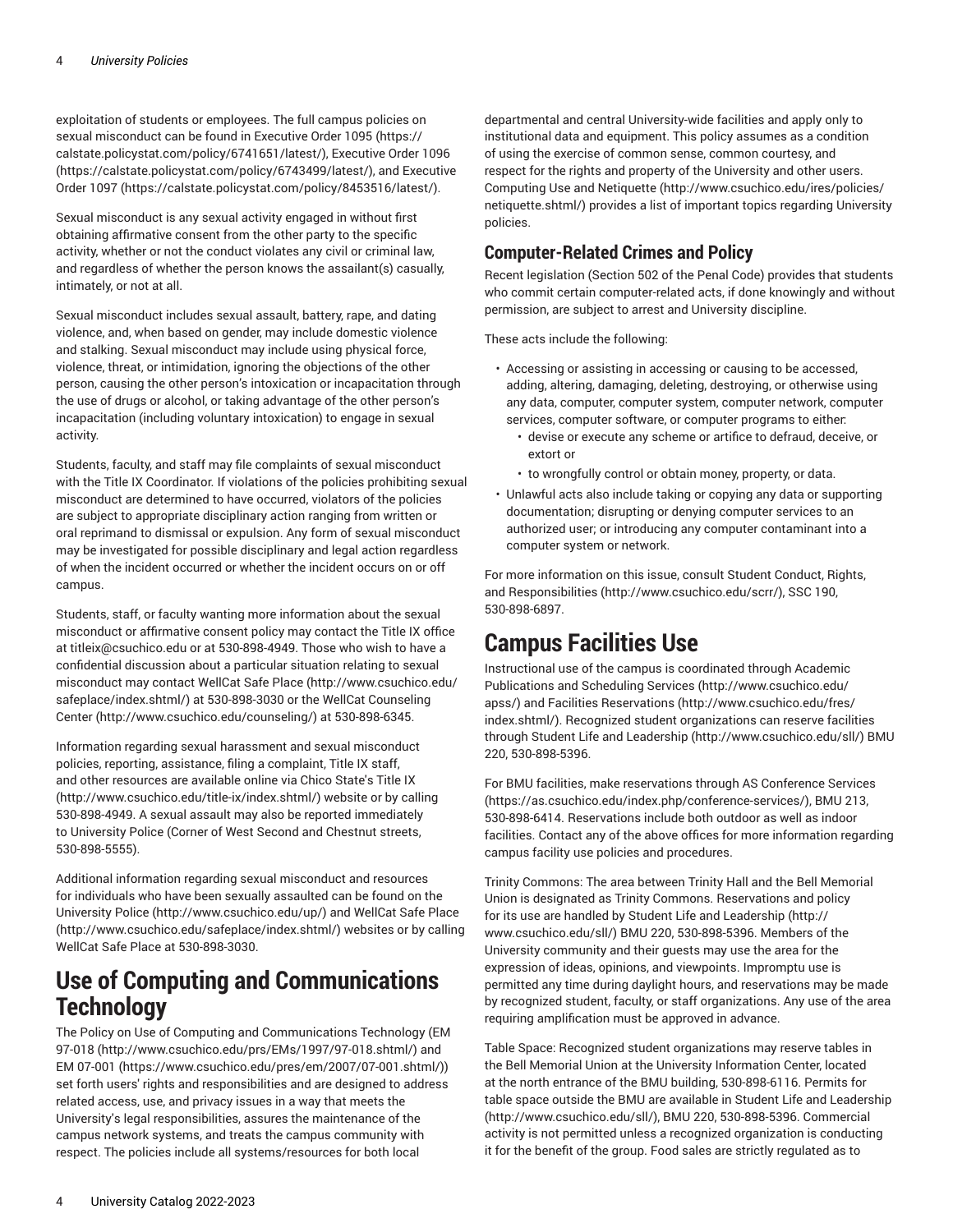the types of products permitted. Call the SLL for complete details, at 530-898-5396.

Permits also are available for table and distribution space at fall and spring registration. Recognized organizations may also reserve other campus space on a space-available basis, per standard campus utilization policies and procedures. Call the SLL for complete details, at 530-898-5396.

### **Research with Human Participants or Animals**

All research projects which involve human participants must be reviewed for adherence to ethical guidelines as outlined in departmental and University policies [\(EM 93-004 \(https://www.csuchico.edu/pres/](https://www.csuchico.edu/pres/em/1993/93-004.shtml/) [em/1993/93-004.shtml/](https://www.csuchico.edu/pres/em/1993/93-004.shtml/))). No research involving human subjects will be conducted until a review of the project has been carried out and written approval given. All activity with animals must adhere to the guidelines outlined in the University Animal Welfare Policy ([EM-09-006](https://www.csuchico.edu/pres/em/2009/09-006.shtml/) [\(https://](https://www.csuchico.edu/pres/em/2009/09-006.shtml/) [www.csuchico.edu/pres/em/2009/09-006.shtml/\)](https://www.csuchico.edu/pres/em/2009/09-006.shtml/)). Guidelines on the use of human or animal subjects are available from [Chico State Enterprises](https://www.csuchico.edu/cse/) (<https://www.csuchico.edu/cse/>).

# **Student Health and WellCat Prevention**

WellCat [Services](https://www.csuchico.edu/wellcat/index.shtml/) ([https://www.csuchico.edu/wellcat/index.shtml/\)](https://www.csuchico.edu/wellcat/index.shtml/) ensures all students have the tools and resources for a healthy, safe, and successful experience at Chico State.

WellCat [Prevention](https://www.csuchico.edu/prevention/index.shtml/) ([https://www.csuchico.edu/prevention/](https://www.csuchico.edu/prevention/index.shtml/) [index.shtml/](https://www.csuchico.edu/prevention/index.shtml/)) peer educators provide information to students, which enables them to make responsible choices regarding alcohol and other drugs.

The Employee Assistance Program provides information and referrals to employees with alcohol or drug problems, in addition to a range of other services.

#### **Health Insurance for Students**

The University recommends that you have adequate health insurance to cover the cost of medical care in Chico which is beyond the scope of the WellCat Health Center. If you are not covered under a health insurance plan which provides coverage in Chico (the nearest Kaiser facility is 100 miles away), you may find information on no cost/low cost care on the WellCat [Services \(https://www.csuchico.edu/wellcat/\)](https://www.csuchico.edu/wellcat/) website.

#### **CSU Interim COVID-19 Vaccination Policy**

Entering CSU students are required to present proof of the following immunizations to the CSU campus they will be attending before the beginning of their first term of enrollment.

All individuals who access campus/programs must be fully vaccinated against the COVID-19 virus, as defined by this policy, subject to the terms and limited exemptions described in this policy, as well as comply with other safety measures established on each campus. The [COVID-19](https://www.csuchico.edu/coronavirus/index.shtml/) [News and Information website \(https://www.csuchico.edu/coronavirus/](https://www.csuchico.edu/coronavirus/index.shtml/) [index.shtml/](https://www.csuchico.edu/coronavirus/index.shtml/)) contains the latest information at Chico State.

A student may be exempted from the vaccine requirement in this policy by:

• Medical exemption: due to a medical (including mental health) condition for which an approved vaccine presents a significant risk of a serious adverse reaction. Any medical exemption must be verified by a certified or licensed healthcare professional.

• Religious exemption: due to either (1) a person's sincerely held religious belief, observance, or practice, which includes any traditionally recognized religion, or (2) beliefs, observances, or practices which an individual sincerely holds and that occupy a place of importance in that individual's life, comparable to that of traditionally recognized religions.

#### **Proof of Immunization**

To avoid a hold being placed on your registration that may result in delays or denial of access to registration, you must secure proof of immunity and be prepared to present it as required to the Office of the Registrar inside the Student Services (SSC) 110. Proof of immunizations may be obtained from your high school records, personal physician, your county health department, or the [WellCat](https://www.csuchico.edu/healthcenter/index.shtml/) Health Center [\(https://www.csuchico.edu/healthcenter/](https://www.csuchico.edu/healthcenter/index.shtml/) [index.shtml/\)](https://www.csuchico.edu/healthcenter/index.shtml/) on campus. See CSU Immunization [Requirements](https://catalog.csuchico.edu/undergraduate-requirements/admissions-undergraduate/#immunizationrequirements) ([https://](https://catalog.csuchico.edu/undergraduate-requirements/admissions-undergraduate/#immunizationrequirements) [catalog.csuchico.edu/undergraduate-requirements/admissions](https://catalog.csuchico.edu/undergraduate-requirements/admissions-undergraduate/#immunizationrequirements)[undergraduate/#immunizationrequirements](https://catalog.csuchico.edu/undergraduate-requirements/admissions-undergraduate/#immunizationrequirements)) for more details.

#### **Alcohol Policy**

The possession, consumption, or transportation of alcoholic beverages on the Chico State campus or in campus-owned facilities is generally prohibited as a matter of institutional policy. However, it may be permitted on special occasions, such as awards ceremonies, receptions, periodic fundraisers for campus programs, or as approved by University Public Engagement and Office of Risk Management. More information can be found at University Public [Engagement](http://www.csuchico.edu/upe/) ([http://www.csuchico.edu/upe/\)](http://www.csuchico.edu/upe/).

All members of the campus community have a stake in ensuring that alcohol is used only in a responsible matter. This policy focuses on alcohol use in moderation by persons age 21 and over and addresses legal liabilities.

For those residing on campus, University Housing has its own Policy Guide, which states that use, possession, manufacture, and distribution of alcoholic beverages is prohibited in and around University Housing communities. Public intoxication and possession collection of alcohol containers or paraphernalia are also prohibited. Students in violation could face educational sanctioning, punitive sanctioning, and even possible termination of a student's Housing License Agreement. For complete information check with [University](http://www.csuchico.edu/housing/) Housing ([http://](http://www.csuchico.edu/housing/) [www.csuchico.edu/housing/\)](http://www.csuchico.edu/housing/) at 530-898-6325.

No student-sponsored group or organization may expend any Associated Students Activity Fee funds for the purchase of alcoholic beverages. For information on the University alcohol policy, contact [University](http://www.csuchico.edu/upe/) Public [Engagement \(http://www.csuchico.edu/upe/](http://www.csuchico.edu/upe/)) at 898-5917.

#### **Drug Policy**

The Code of Student Rights and Responsibilities [\(EM 08-040 \(http://](http://www.csuchico.edu/prs/EMs/2008/08-040.shtml/) [www.csuchico.edu/prs/EMs/2008/08-040.shtml/](http://www.csuchico.edu/prs/EMs/2008/08-040.shtml/))) states "Students as members of the academic community accept both the rights and the responsibilities incumbent upon all members of the institution." The California State University Board of Trustees has established specific violations for which students may be subject to sanctions, including expulsion, suspension, and probation. Students will be disciplined for violations including the sale or knowing possession  $-$  on campus property – of dangerous drugs, restricted dangerous drugs, or narcotics